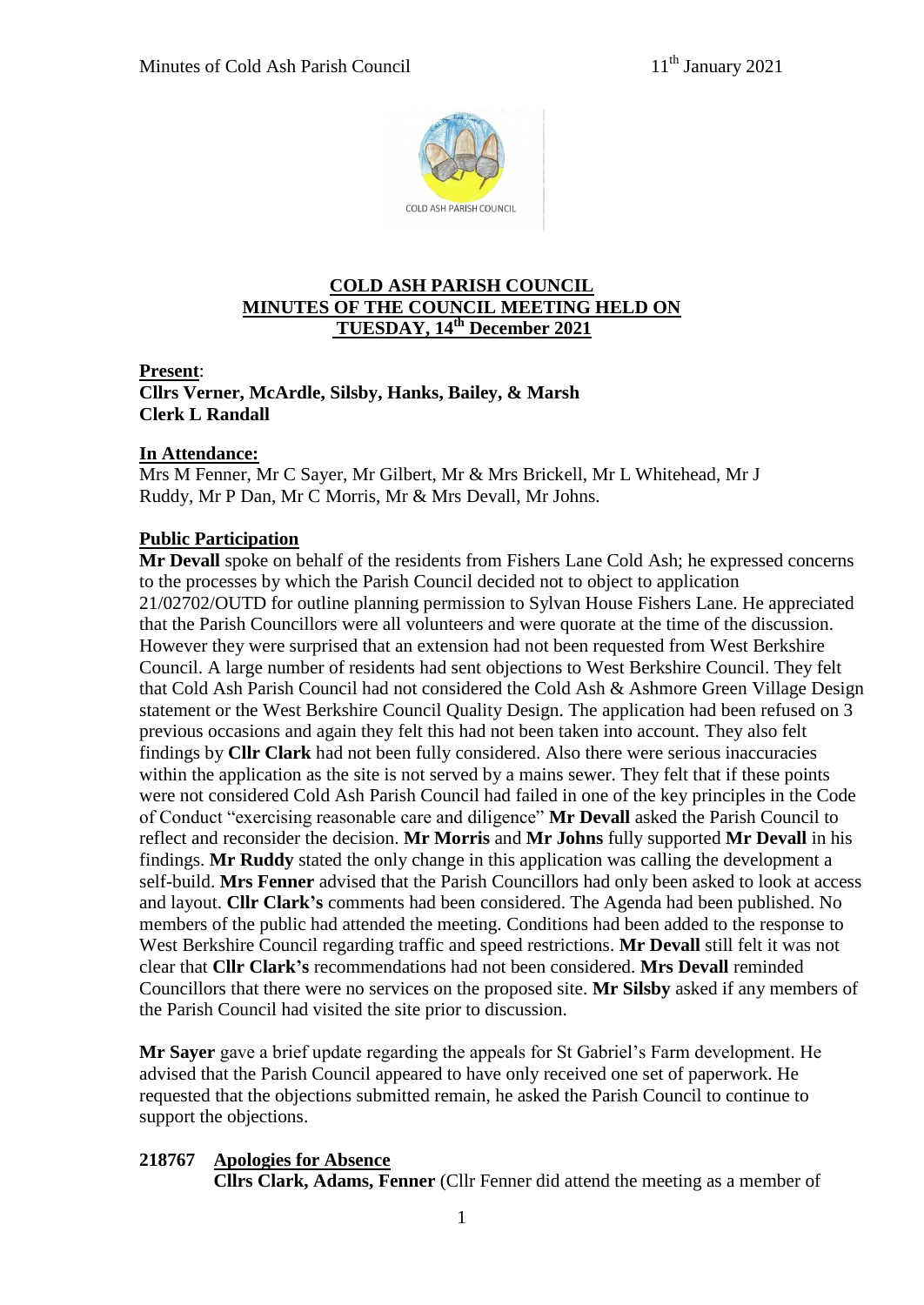Public)

# **218768 Declarations of Interest**

No Declarations of interest.

### **218769 Granting of Dispensations to allow Councillors to discuss Precepts**

With the authority granted to her, the Clerk will grant dispensations to those present to discuss matters pertaining to the Precept, having received the necessary signed pro formas Declarations of Interest

#### **218770 Minutes**

 $\overline{\text{Minutes}}$  of the Meeting held on  $23^{\text{rd}}$  November 2021 were approved. They were duly signed by **Cllr Marsh.**

# **218771 Matters Arising**

- **Clerk** asked if the full address for delivery of Grit to the Wildlife Allotment Garden could be advised and how many bags would be required. **Cllr McArdle** would advise.
- Councillors discussed the Oak Tree in Ashmore Green Road; **Cllr Hanks** felt that as no satisfactory response had been received from West Berkshire Council, despite many emails and telephone calls, a District Councillor should now be contacted to investigate**. Cllr Bailey** felt that if the tree was impacting a family home that should be considered**. Cllr Verner** stated that if subsidence was an issue the insurers would request removal. **Cllr McArdle** asked for TPO's to be added to the next agenda.
- **Cllr McArdle** advised he had met with the tenant from grazing field 1. The tenant was happy for the Parish Council to terminate the lease; he would remove any items by the end of December 2021**.** Discussion on use of this area would be added to the next agenda.
- **Cllr Hanks** had met with the residents requesting a memorial bench on the Recreation Ground. Councillors were happy with the suggested position **Clerk** would now let the resident know. It was agreed there were a couple of benches that were in a poor condition a view to replacing them would be discussed at a future meeting.

### **218772 Report from District Councillors**

**The District Councillors' report** had been circulated before the meeting. Items covered were: - Covid 19, Economy, Environment and Health and Social Care. A copy is available from the **Clerk** upon request.

### **218773 Clerk's Report**

- **Clerk** advised that she had received a letter from SSE advising that the Electricity Contract was up for renewal. **Cllr Silsby** agreed to look at this.
- **Clerk** advised that the new goals were on their way and should be delivered shortly. A resident had purchased some goals and asked if they could be stored on the Recreation Ground, Parish Councillors agreed not to allow this as there were already goals stored on the ground**. Clerk** would advise the resident.
- Greenham Trust had offered to come and present to the Parish Council. It was agreed to invite them to a second meeting in January or February 2022.
- **Clerk** had received information regarding Community Speed watch it was agreed to add to a future agenda.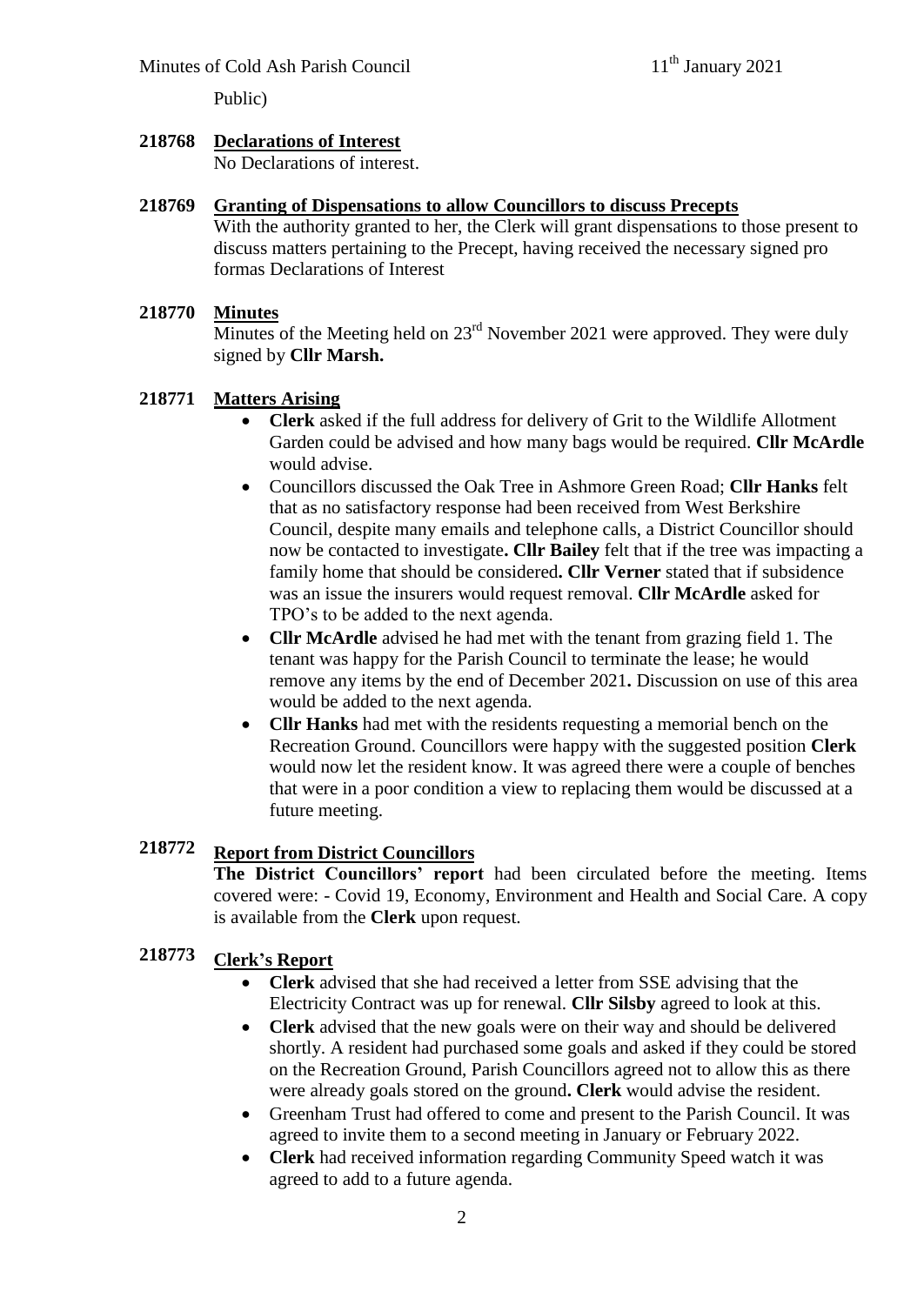# Minutes of Cold Ash Parish Council  $11<sup>th</sup>$  January 2021

 Further complaints had been received regarding anti-social behaviour on the Recreation Ground, Councillors suggested asking the resident to attend a Parish Council meeting so further discussion could take place.

### **218774 Planning Matters**

 *If members of the Public would like to comment on an application, they should check the advice on our website:* <https://coldashpc.org.uk/the-council/planning/>

## a) **Planning Applications**

 **21/02997/CERTE** Glendale Manor Collaroy Road RG18 9PB – Excavate part foundation for planning permission 18/01864/HOUSE **No Comment - Unanimous**

*b)* **WBC (West Berks Council) Planning Decisions** Members noted following decisions:

 **21/02310/CERTE** The Annexe at Hazelbury Stoney Lane Ashmore Green – Use of building as self-contained dwelling. **LAWFULL** *Previous Parish Council Comments - Cold Ash Parish Council Object – Unanimously:- Cold Ash Parish Council object to CERTE of The Annexe as a separate dwelling as the original planning application (application 04/02792/FUL), has a condition (Condition 4) stating that the development should be occupied as an integral part of the family dwelling house at Hazelbury, and for no other purpose. Therefore Cold Ash Parish Council feels that this should invalidate the 4 year rule in this case. Cold Ash Parish Council request that a full application should be submitted. Cold Ash Parish Council has concerns of overdevelopment of the site* 

 *due to recent multiple applications for converting existing buildings into separate dwellings on this site*

**21/02452/HOUSE** Cherwell Cottage Cold Ash Hill - Replacement Roof and Loft Area to Garage. **APPROVED** *Previous Parish Council Comments - No Objection 6 in favour 2 abstain– No orange site notice was visible at this site.*

**21/02338/HOUSE**Foxridge The Ridge - Proposed part conversion of garage, first floor home office within roof space with new dormer window. Garden room extension to rear of garage with garden storage under and new decking area. **APPROVED** *Previous Parish Council Comments - No Objection - Unanimous*

## *c)* **Appeals**

 **APP/W0340/W/21/3279937 21/01203/REM** Land Adjacent to Summerfield The Ridge Cold Ash – Section 73 application for removal/variation of conditions 1 (approved plans), 5 (Instant hedge) and 6 (gates) of approved 19/00832/REM - Approval of reserved matters following outline permission 16/02529/OUTD - Change of use of part of existing agricultural field to residential and the erection of 5 no.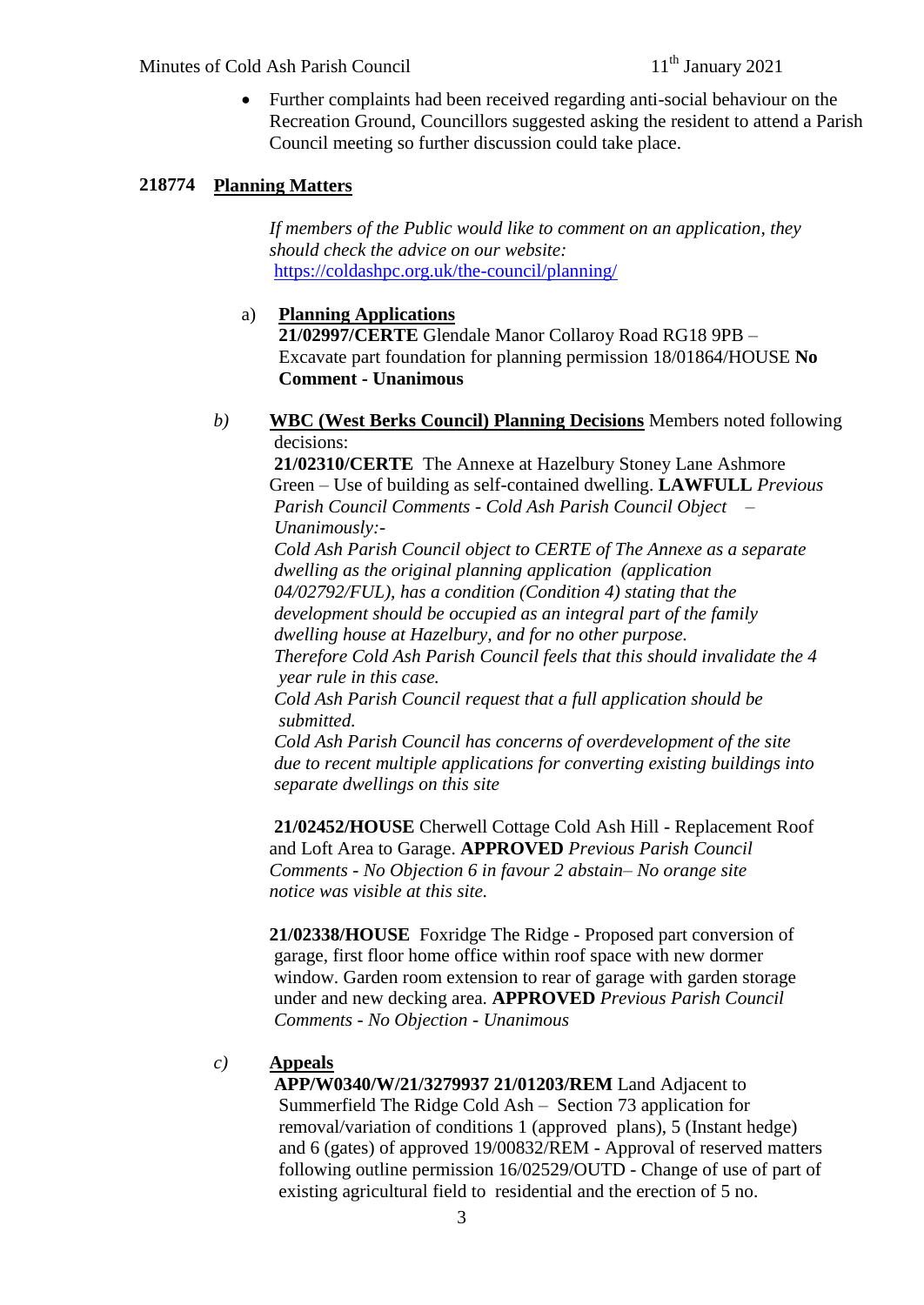detached dwelling houses with ancillary garages, access, parking, landscaping and associated works. Matters seeking consent – Appearance, landscaping and scale. **Previous Parish Council Comments** 

 **OBJECTION - UNANIMOUS**

- **• Further over development of the site**
- **• Changes not agreed on original planning application.**
- **• Unnecessary development for the site.**

### *It was agreed that previous comments submitted would stand***.**

 **APP/W0340/W/21/3280380/20/02062/COMIND St Gabriel's Farm** 20/02062/COMIND - St Gabriel's Farm, The Ridge - A full planning application (submitted in parallel with the submission of a Class Q Prior Approval application) to facilitate limited works to: Establish an access way (including a turning head) which links the driveways of the new dwellings created under the parallel Class Q Prior approval application, to the existing approved driveway and access track at the St Gabriel's Farm site. Regularise improved site parking arrangements. Achieve proportionate extensions to some of the limited residential curtilages established for the new dwellings being approved under the Class Q Prior Approval application. Add additional drainpipes to the dwellings being approved under the Class Q Prior Approval application. Site landscaping improvements. Demolition of a barn redundant following approval of the parallel Class Q Prior application. Creation of a paddock in place of the redundant barn being demolished. Filling in of three slurry pits. **Previous Parish Council Comments – Objection – Unanimous OBJECTION REASONS:**

- **• Size of development, and extension to residential curtilage.**
- **• Farm track to be changed to residential road. The farm track which is being proposed for access is subject to flooding in the wet winter months.**
- **• Excessive parking spaces.**
- **• Paddock space should not be developed in the future.**
- **• The proposed entranceway onto Cold Ash Hill currently has minimal use. We believe that access onto Cold Ash Hill requires the crossing of a WBC owned verge - does the application have guaranteed access rights across this? We also understand that this farm track was built after 2013, despite the submission statement by the applicant.**
- **• Outside settlement boundary.**
- **• Negative impact on wildlife.**
- **• Loss of Agricultural land.**
- **• Negative impact on neighbouring residents.**
- **• Impact on flooding. Alterations to the paving around buildings will have an impact on flooding.**
- **• The style and appearance of buildings are out of keeping with surrounding area**.

*It was agreed that previous comments submitted would stand.*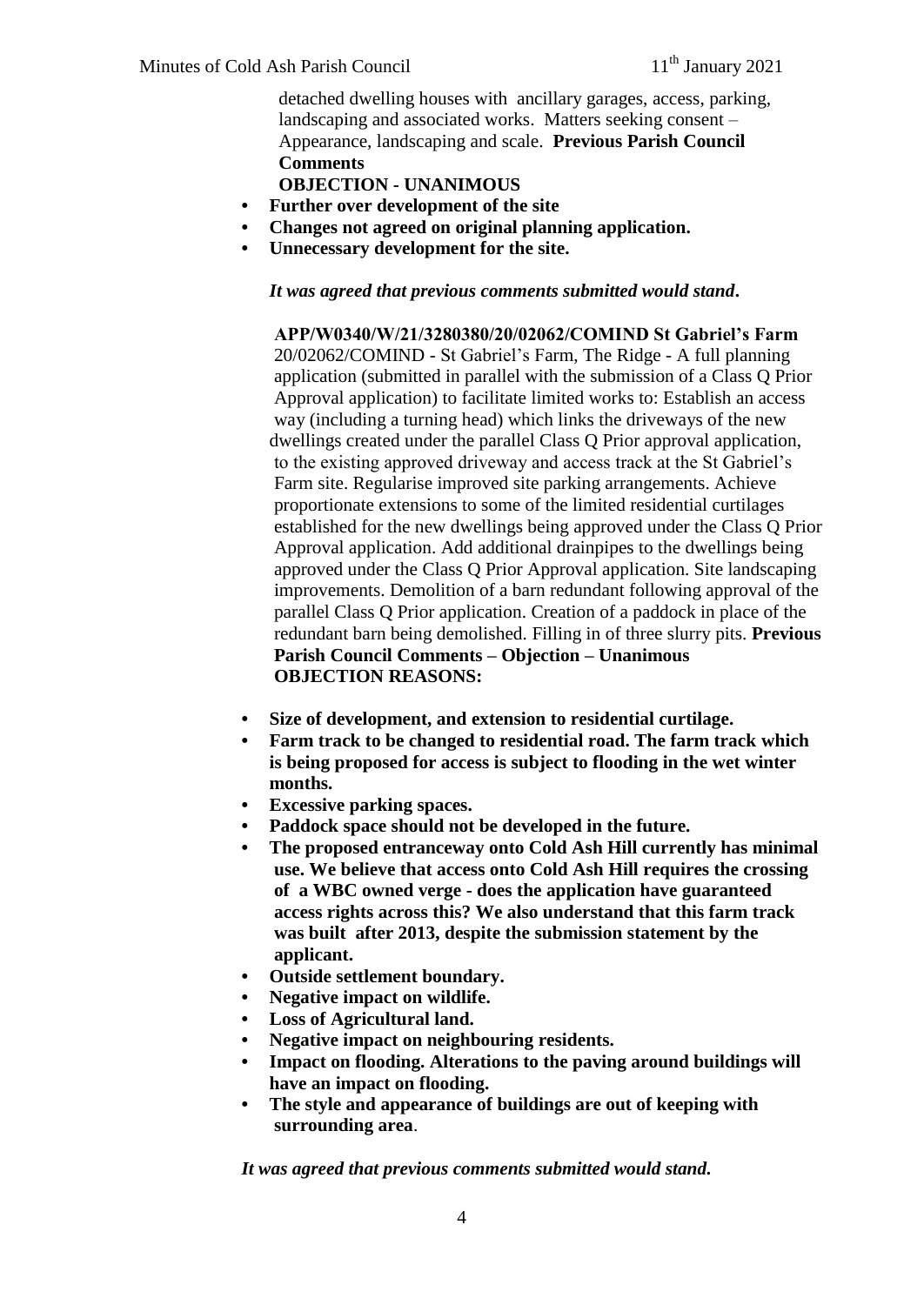**APP/W0340/W/21/3280379 20/02026/PACOU St Gabriel's Farm****20/02026/PACOU** St Gabriels Farm The Ridge- *Prior approval of change of use of agricultural buildings to 5 dwellings* **PRIOR APPROVAL NO COMMENTS REQUIRED.**

 *Standing orders were suspended at 7.52pm to allow a member of the public to speak. Standing orders resumed at 7.56pm*

### **218775 Finance**

1. **Items for payment**. Members agreed Items for Payment on Sheet No 9 2021/2022. Summary of sheet: Platinum Picnic – 50.00 Christmas Tree lights – 90.00 Waste collection – 87.52 Electric Office – 120.97 Website  $-4.00$  $Grit - 101.20$ Room Rental  $-216.39$  SLCC Membership – 186.00 Christmas Tree – 215.00 Telephone/ Broadband – 362.98 Litter Pick – 65.00 Playground Inspections – 184.00 Hedge Cutting – 1950.00 Tree Works – 40.00 Watering Recreation Ground – 60.00

- 2. **Bank reconciliation** Members noted the Bank Reconciliation for November 2021
- 3. **Payments against Budget** Members noted the Analysis of Payments Against Budget to December2021.
- 4. **Charity Return** Members noted the charity return. It was agreed to add this to a future agenda to discuss further.

### **218776 Platinum Jubilee Picnic**

**Cllr Silsby** advised that the confirmed date for the picnic was the  $4<sup>th</sup>$  June 2022. **Clerk** confirmed there was no football that weekend. Entertainment for the event was being decided. It would be a public event with no charges for the event. The Beacon was a separate issue being managed by the Parish Council. The lighting would take place on Thursday  $2<sup>nd</sup>$  June 2022; options for location were the Church or the Wildlife Allotment Garden. **Cllr Silsby** was happy to organise a lighting event. At the next meeting the siting of the beacon and lighting event would be decided.

#### **218777 Stoney Lane Cold Ash 30mph Speed Limit**

The updated speed limit was noted by the Parish Council

### **218778 Draft Budget 2022/23**

**Cllr Marsh** took the councillors through the proposal for the draft budget. He advised that **Cllr Verner** had investigated telephone and broadband with a view to change in January 2022 thus making charges much cheaper. The F & G Committee also proposed a new computer for the Parish Office. Larger dog bins were discussed as the current smaller bins were overflowing in certain areas. **Clerk** would investigate costs. **Cllr McArdle** proposed increasing the maintenance cost centre for the WAG, also setting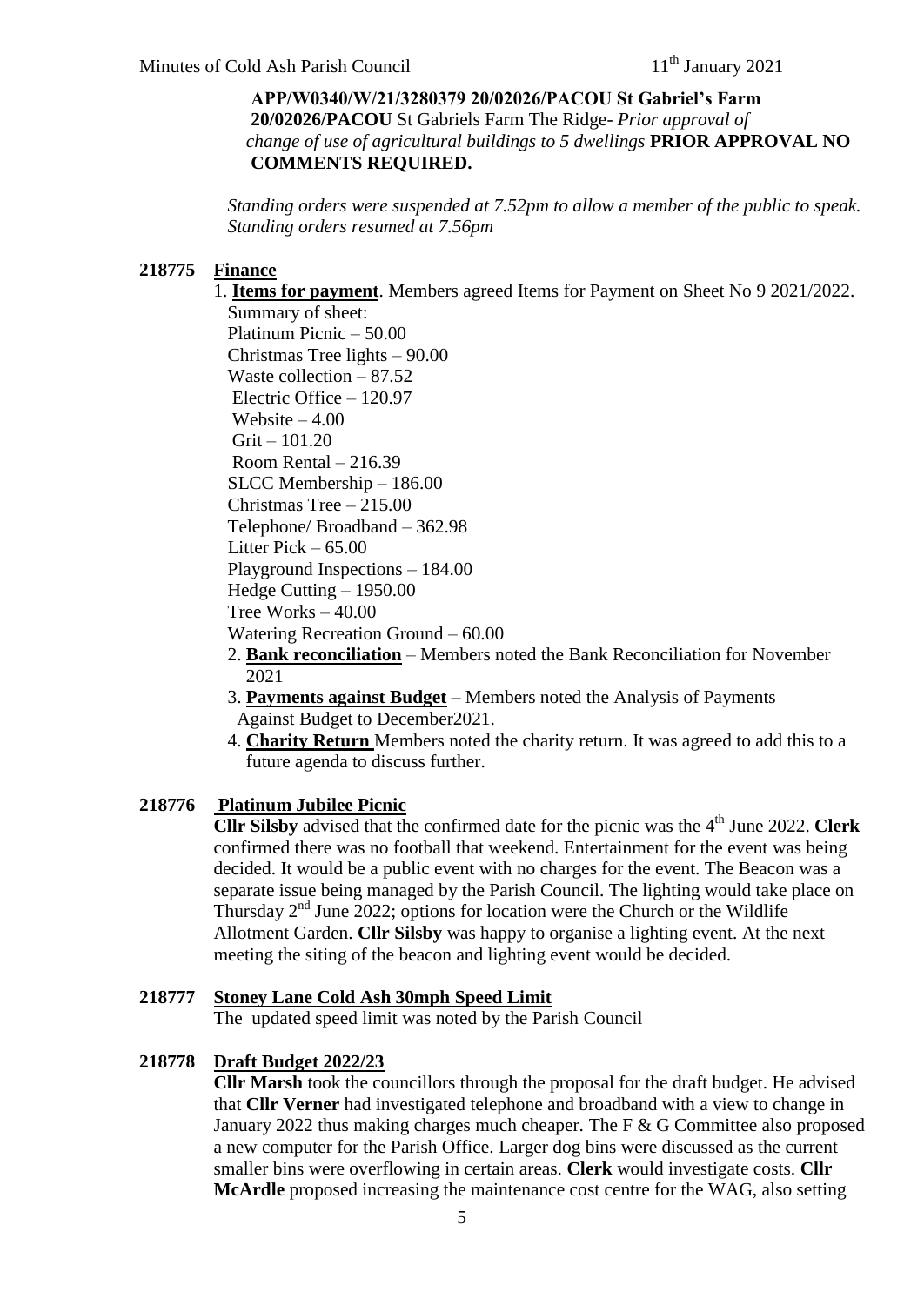up a savings account for Ash die back. It was also suggested a savings account for legal work and starting a savings account for training a new Clerk in 2023. Members were asked to give consideration to the Finance & General Purposes Committee's recommendations for a Budget for 2022/23 together with the level of Precept to be requested. A copy of the draft minutes of the F&GP meetings in October and November 21, and supporting budget papers, were distributed to Councillors. Any further suggested amendments would be discussed at the Parish Council Meeting on  $11<sup>th</sup>$  and  $25<sup>th</sup>$  January 2022, when the final budget will be approved and the level of Precept determined.

#### **218779 Committee Reports**

17thNovember & 1st December NDP Steering Committee – **Cllr McArdle** advised that the Steering Committee due 1st December was cancelled, as it was not quorate (only **Cllrs Marsh** and **McArdle** attended, plus Alison Eardley - consultant). He gave an update on the NDP Steering Committee meeting that had taken place on 17th November. He advised the final Screening Report had been received from WBC, confirming that neither a SEA or HRA are required. He advised the project list was still being worked on by **Cllr Bailey** and that it will be discussed at the next council meeting. **Cllr Silsby** confirmed that he is still working on traffic initiatives. **Cllr McArdle** updated Councillors on the benefits of a non-allocating NDP. He also highlighted that enacting an NDP would change Cold Ash Parish Council to a Qualifying Body, and that this would significantly change the role and responsibilities of the council. He advised that all Parish Councillors would need to have a good understanding of the NDP policies and national NPPF planning guidelines, and also have the capability to effectively interact with both WBC planning officers and potential developers. **Cllr Bailey** felt training would be required for councillors to ensure we can discharge our obligations as a Qualifying Body. **Cllr McArdle** advised that Alison Eardley had developed a document that explained the history around our target numbers, Site Assessments and where we had got to prior to our allocation target being reduced to zero. The intention is to submit this with the NDP and other supporting documents, to enable the examiner to get a better sense of the overall NDP.

16th & 23rd November F & G working/ committee Group –**Cllr Marsh** briefly reported on the recent meetings, advising that online banking had been investigated but it was not suitable at the moment as only one signature was required and Cold Ash Parish Councils finance regulation require two. This would be investigated further. After speaking to the internal auditor it was proposed that any monies received for plots should be kept in a savings account for future use in the Glebeland cemetery.

#### **218780 Meetings with other bodies** –

10th November Eastern Area Site Visit Lawrence's Lane– **Cllr McArdle** had sent a report to all Councillors.

12th November Electric Contractor Parish Office **– Cllr Silsby** had met with contractors but would not have any costs until the New Year.

17th November Eastern Area Planning Meeting Lawrence's Lane **– Cllr Clark** had attended the meeting and although was not at the meeting to comment he had sent a written report.

18th November Thatcham Development Meeting **– Cllr McArdle** had attended the recent meeting but at present there was no further update.

24th November Climate Change meeting **– Cllr Fenner** had sent a report to all Councillors.

24th November Western Area Planning Meeting St Gabriel's **– Cllr Clark** had attended